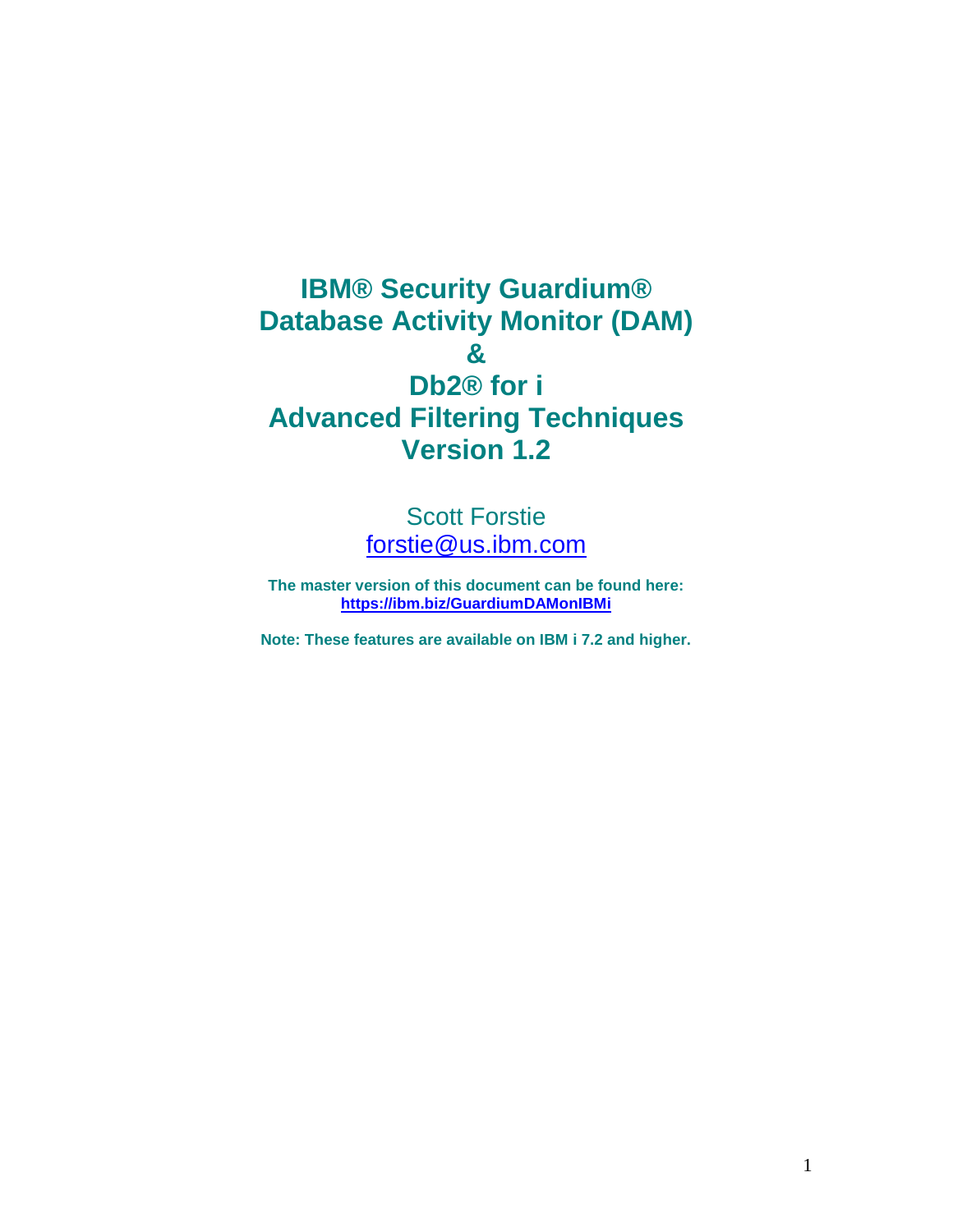#### <span id="page-1-0"></span>**Table of Contents**

#### <span id="page-1-1"></span>**Preface:**

<span id="page-1-2"></span>This document describes the server-side filtering improvements to Guardium DAM with Db2 for i.

# **Technical Contacts:**

When this document doesn't address all your questions, problems or customer requests for enhancement, contact the following:

Author: Scott Forstie Title: Db2 for i Business Architect Email: [forstie@us.ibm.com](mailto:forstie@us.ibm.com)

## <span id="page-1-3"></span>**Version History:**

Version 1.0 – Original document Version 1.1 – Edits Version 1.2 – More examples added

## <span id="page-1-4"></span>**Resources**

Refer to and use the following education resources.

- **Guardium Data Monitoring - Db2 for i fact page**
	- o <https://ibm.biz/GuardiumDAMonIBMi>
- **Guardium Data Monitoring - Db2 for i developerWorks article** 
	- o [http://www.ibm.com/developerworks/ibmi/library/i-infosphere\\_guardium\\_db2](http://www.ibm.com/developerworks/ibmi/library/i-infosphere_guardium_db2)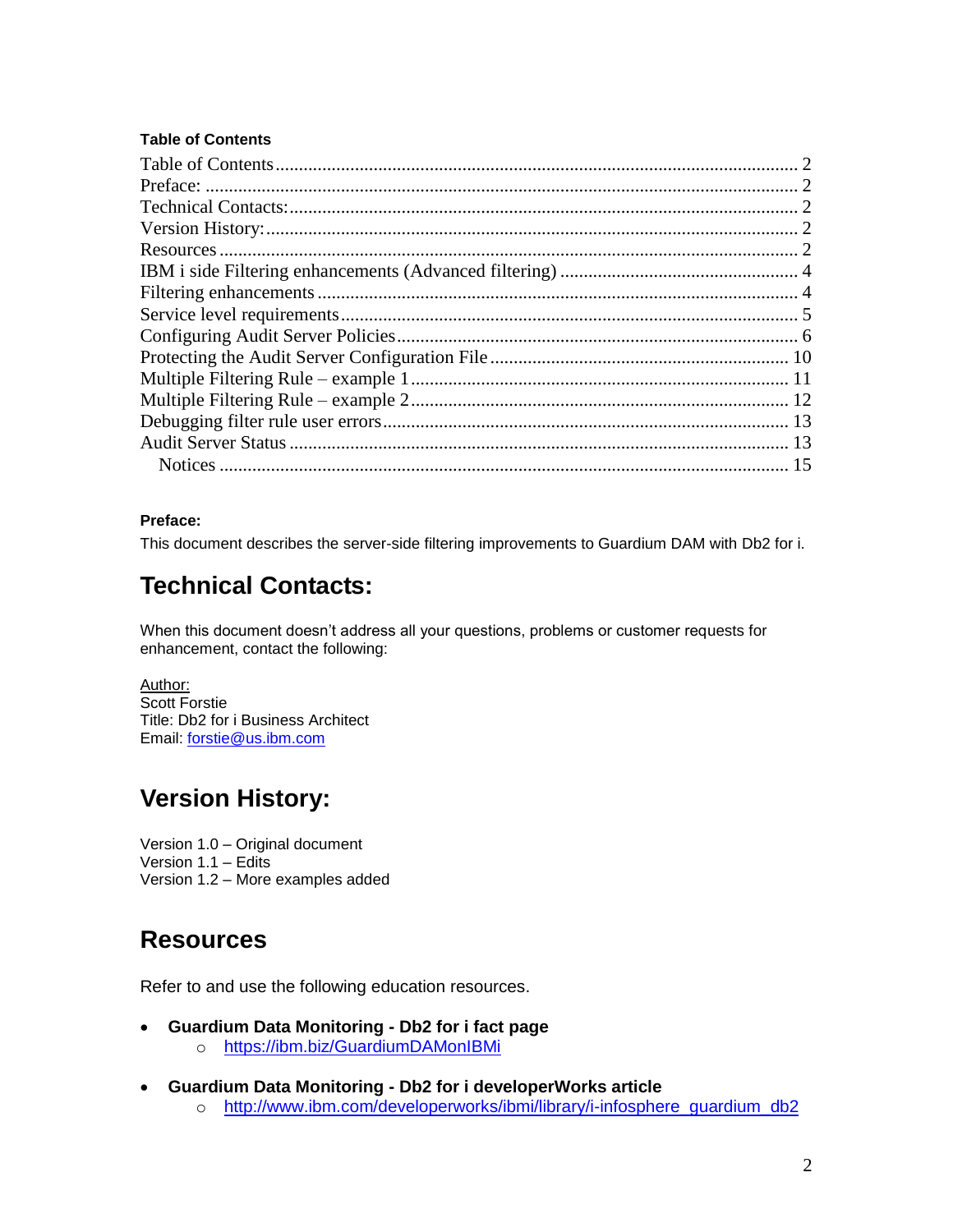#### o **Guardium Activity Monitor & Db2 for i Serviceability Guide**

o <https://ibm.biz/GuardiumOniServiceabilityGuide>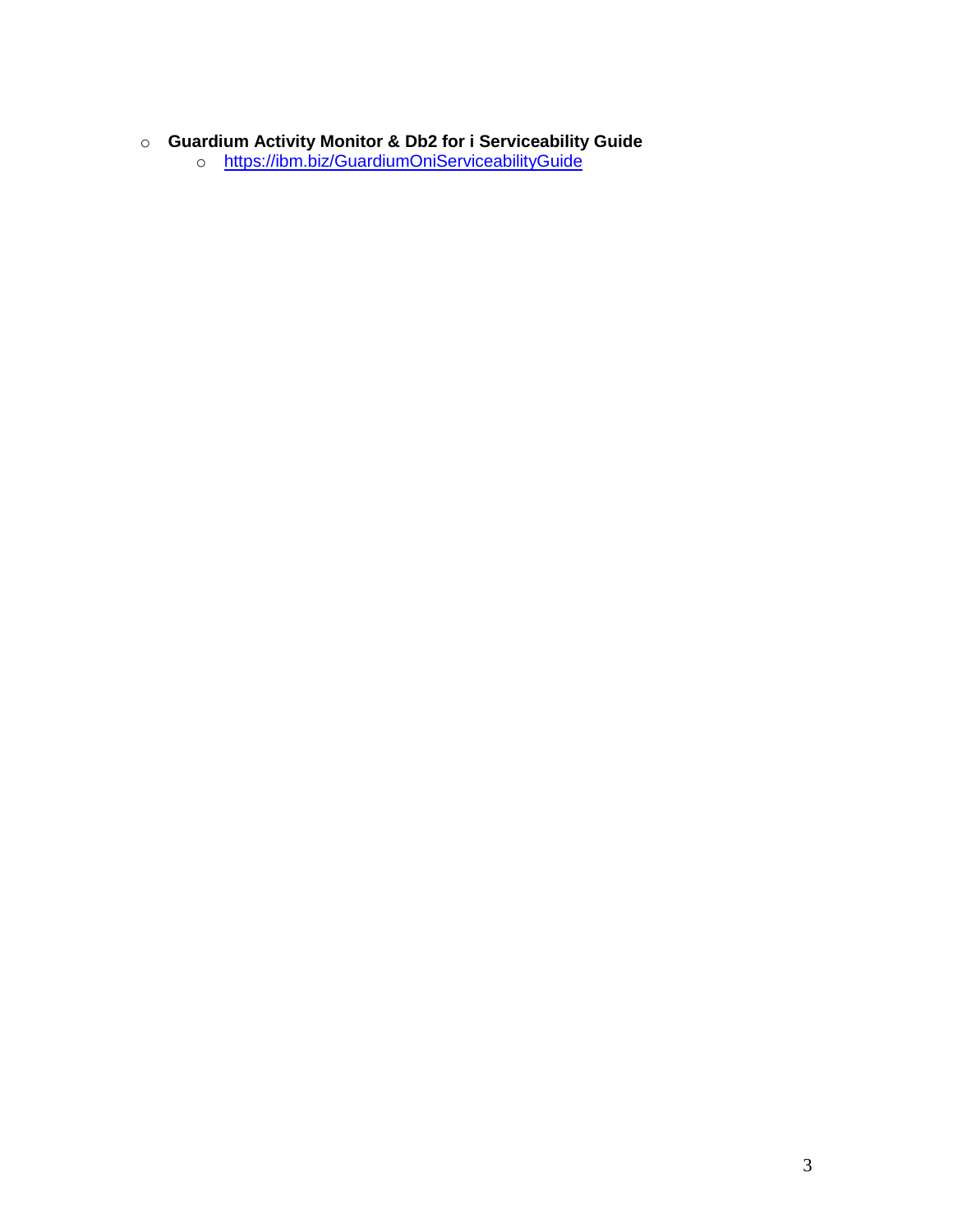# <span id="page-3-0"></span>**IBM i side Filtering enhancements (Advanced filtering)**

DAM on Db2 for i filtering has been enhanced in several ways to provide improved, granular control over the auditing detail captured by the IBM i Audit Server and stored on the Guardium collector.

**Important:** Use of advanced filtering should be used *only* in the case where the existing filtering capability is not sufficient to enable the Guardium collector to handle the load. When using this feature, all configuration and control of the filtering policy occurs directly on the IBM i. There is no Guardium interface to manage more than a single iSTAP filtering rule.

The Guardium Db2 for i S-TAP Configuration report and corresponding API (get istap config and update istap config) can be used to review and change the first filtering rule.

## <span id="page-3-1"></span>**Filtering enhancements**

DAM on Db2 for i filtering has been enhanced in several ways to allow customers to have improved, granular control over the auditing detail captured by the Audit Server and stored on the Guardium collector.

1. **Instead of having a single server-side filtering configuration, DAM on i now accommodates up to nine (9) configurations, which are referred to as "filtering rules".**

Multiple policies are OR'd together. When an audit journal entry is produced or an SQL statement is executed, the Audit server will examine the policies to determine if the filtering rule criteria is "matched". If a match is found, the instance is handed to the audit server where it is processed and sent to the collector.

- **2. Optional NOT EQUAL support has been added to the following Audit Server filters found within QSYS2/SYSAUDIT:**
	- a. FILTER\_USER
	- b. FILTER\_JOB
	- c. FILTER\_TABLE
- 3. **Extend the DAM on i audit journal support to be filter-aware.**

When FILTER\_USER, FILTER\_JOB or FILTER\_TABLE are specified, the filtering criteria applies to audit journal entries, as long as the audit journal entry type does not correspond with a security- oriented audit journal entry.

Audit journal entry types of type CD, CO, DO, OM, ZC and ZR are the filtering eligible audit entry types.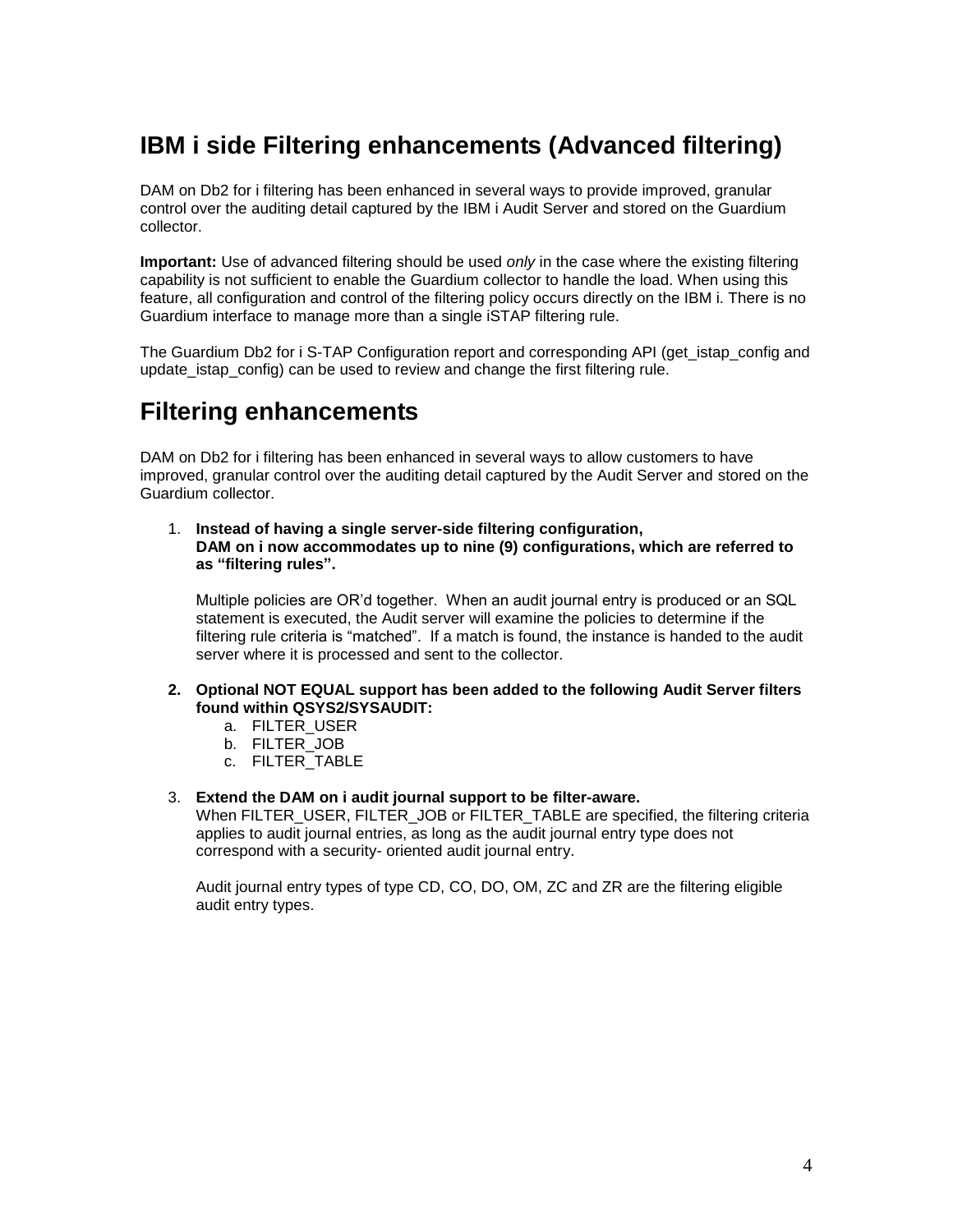**DAM on i Audit journal entry types**:

- **AD Auditing change AF Authority failure** AX Row Permissions & Column Masks **CA Authority change CD Command execution CP Change Profile** CO Create object DO Delete object **GR General purpose audit record** OM Object moved or renamed
- OR Object restored OW Change owner PG Primary group change PW Invalid password or user ID RA Restore authority change RO Restore owner change RZ Restore primary group change SV System Value change ZC Change object ZR Read object

## <span id="page-4-0"></span>**Service level requirements**

The best practice is for IBM i clients to remain current with PTF Groups. Db2 for i has its own PTF Group, which is updated periodically each year. To see the schedule and version history of Db2 PTF Groups, look here:<https://www.ibm.com/developerworks/ibmi/techupdates/db2/groupptf>

To use these filtering enhancements, the following IBM i service needs to be installed:

1. DB2 PTF Group [SF99703](http://www-912.ibm.com/s_dir/sline003.nsf/7f02fa4a8460c21f86256c450052b184/8a81092ac85dc51f86257f92003532b2?OpenDocument&Highlight=2,SF99703) – **Level 2 or higher** or DB2 PTF Group [SF99702](http://www-912.ibm.com/systems/electronic/support/s_dir/sline003.nsf/PSP%20Number%20View/SF99702) – **Level 13 or higher**

The DB2 PTF Group level can be examined using the WRKPTFGRP command. For example: **WRKPTFGRP PTFGRP(SF99702) or STRSQL**

**SELECT CHAR(PTF\_GROUP\_NAME,7) as GRPPTF, PTF\_GROUP\_LEVEL FROM QSYS2.GROUP\_PTF\_INFO WHERE PTF\_GROUP\_NAME = 'SF99702' AND PTF\_GROUP\_STATUS = 'INSTALLED' ORDER BY PTF\_GROUP\_LEVEL DESC FETCH FIRST 1 ROWS ONLY**

2. The Guardium collector must be using V10 (or higher).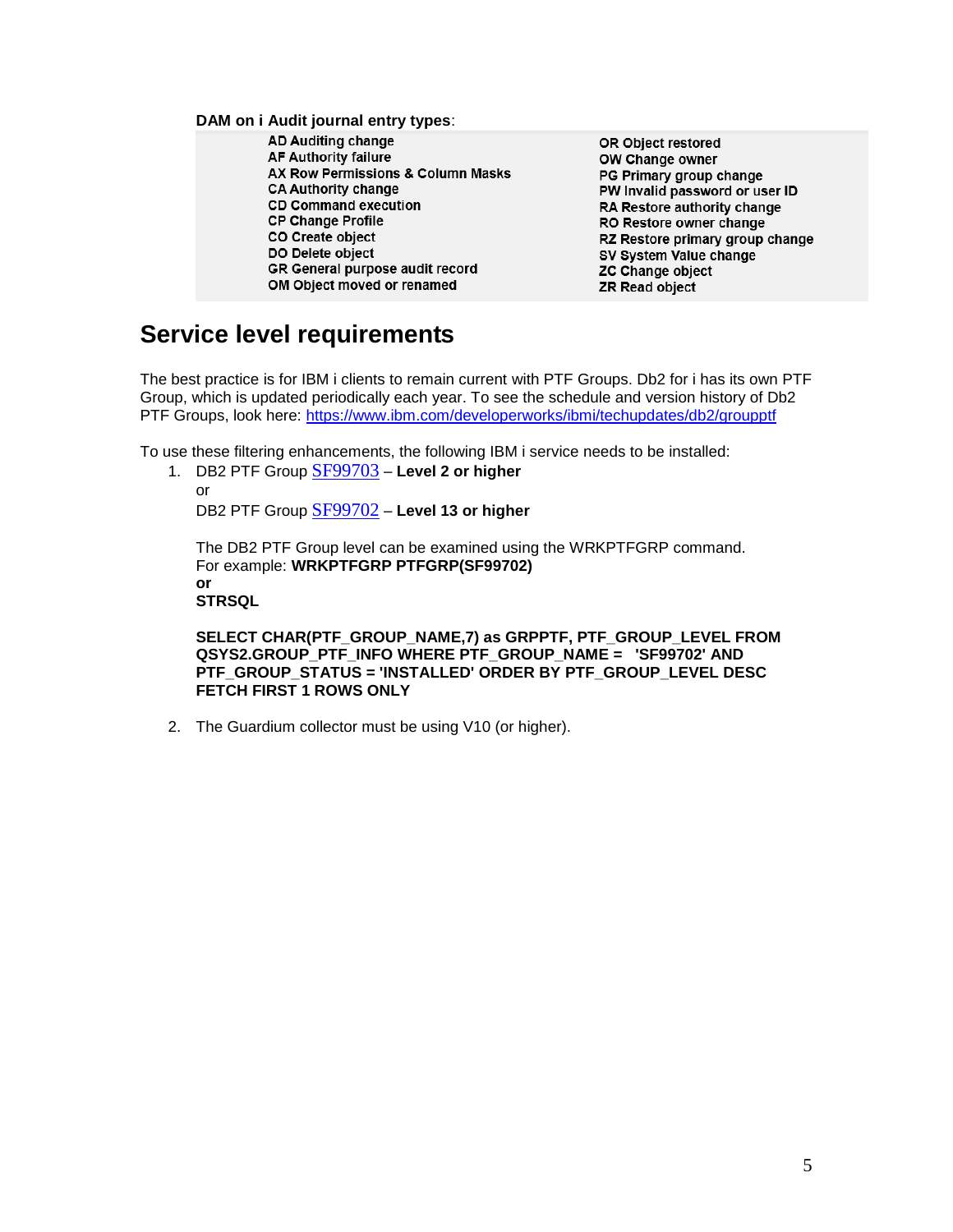# <span id="page-5-0"></span>**Configuring Audit Server Policies**

The Audit Server configuration file (QSYS2/SYSAUDIT) is extended to support advanced filtering. If a client has previously used Guardium DAM for i, they already have a copy of QSYS2/SYSAUDIT and the SYSAUDIT file will be upgraded to the format below when the audit server is first started after application of the enabling IBM i service. After being upgraded to the new SYSAUDIT format, the configuration file will still have only a single filtering rule because only a single row exists within the table.

To add additional policies, use the INSERT SQL statement to insert additional rows into QSYS2/SYSAUDIT. To use the INSERT, UPDATE, or DELETE SQL statements against the QSYS2/SYSAUDIT \*FILE, the user needs to have the INSERT, UPDATE, or DELETE SQL privilege.

Simply stated, each row in the table corresponds to a unique filtering rule.

Whenever the contents of QSYS2/SYSAUDIT is changed, a restart of the audit server must be performed to promote the changes. Any time you make changes to the SYSAUDIT file, it is recommended that you review the status after restarting the audit server. Restarting the audit server is the only method which confirms that the SYSAUDIT rules are syntactically valid.

| <b>Column Name</b>                                                                                                                                                                                                                       | Column<br><b>Definition</b>        | <b>Description</b>                                                                                                                                                                                                                                                                                                                                                                                                                                                                                                                        |  |
|------------------------------------------------------------------------------------------------------------------------------------------------------------------------------------------------------------------------------------------|------------------------------------|-------------------------------------------------------------------------------------------------------------------------------------------------------------------------------------------------------------------------------------------------------------------------------------------------------------------------------------------------------------------------------------------------------------------------------------------------------------------------------------------------------------------------------------------|--|
| The following columns are only permitted in the ONE row of SYSAUDIT that contains a non-null<br>value of SERVERNAME. If non-null values are found in other rows, an error will be observed<br>when attempting to start the audit server. |                                    |                                                                                                                                                                                                                                                                                                                                                                                                                                                                                                                                           |  |
| <b>SERVERNAME</b>                                                                                                                                                                                                                        | VARCHAR(128)<br><b>CCSID 1208</b>  | This contains the TCP/IP address of the Guardium<br>appliance                                                                                                                                                                                                                                                                                                                                                                                                                                                                             |  |
| <b>FILTER RDB</b>                                                                                                                                                                                                                        | VARCHAR(1290)<br><b>CCSID 1208</b> | The specified relational database filter, if any. Up<br>to 10 relational database names can be<br>specified.                                                                                                                                                                                                                                                                                                                                                                                                                              |  |
| FILTER_AUDIT_ENTRY_TYPES                                                                                                                                                                                                                 | VARCHAR(1000)                      | The specified QAUDJRN audit entry filter, if any.<br>Specifies which audit journal entry types should be<br>processed.<br>When DAM for i installed, this column is set to the<br>default of 'AD AF AX CA CO CP DO GD OM OR<br>OW PG PW RA RO RZ SV ZC ZR'<br>Note: You cannot specify NULL or an empty string<br>for this column in the 1 <sup>st</sup> filtering rule. If you do not<br>want Guardium DAM to capture ANY audit journal<br>activity, choose one of the audit journal entry values<br>that is never (or rarely) generated. |  |

#### **QSYS2/SYSAUDIT columns:**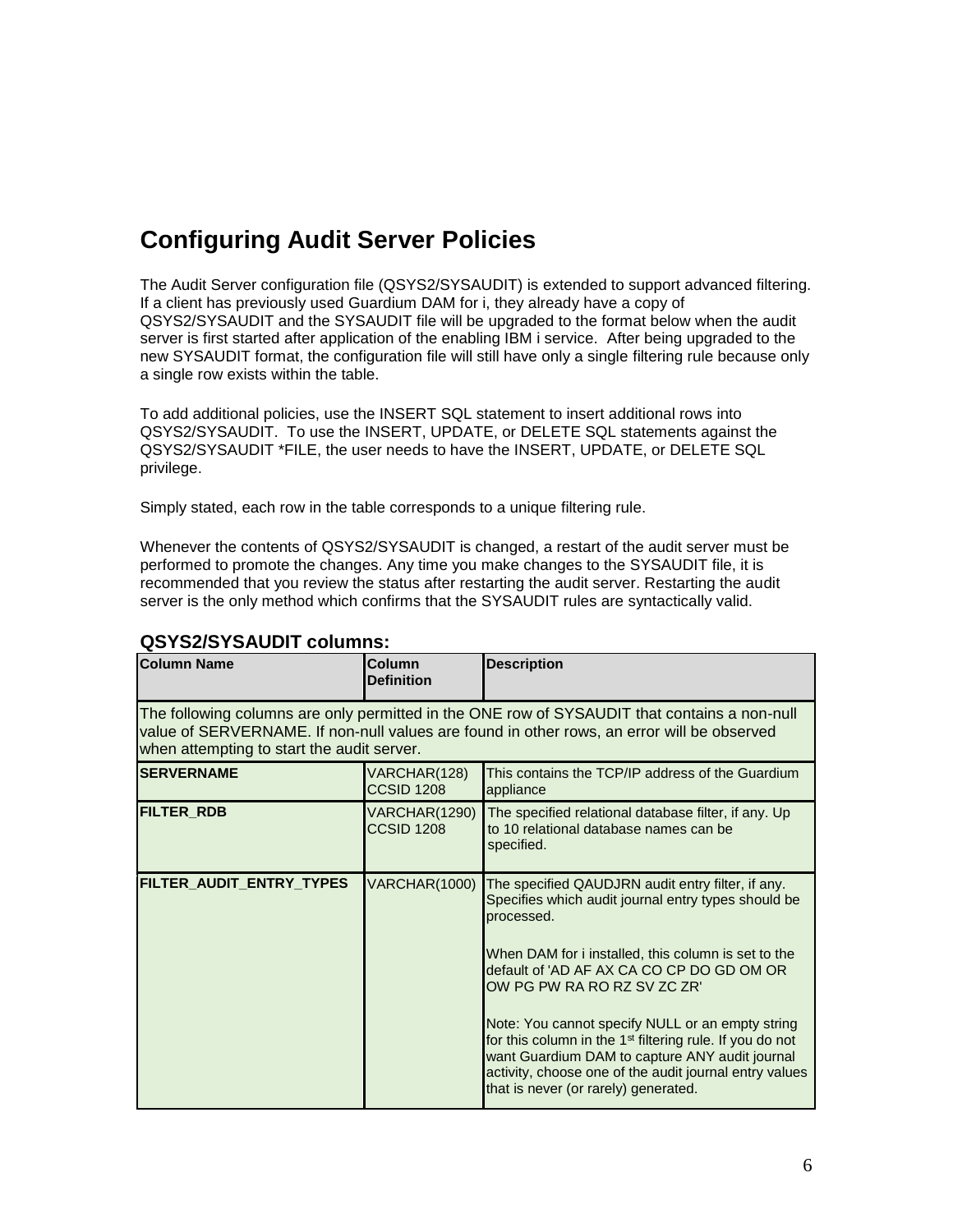|                   |                                  | The complete list of supported audit journal entry<br>types:<br>AD - Auditing change<br>AF - Authority failure<br>AX - Row & Column Access Control<br>CA - Authority change<br>CD - Command string<br>CO - Create object<br>CP - Change Profile<br>DO - Delete object<br>GR - General purpose audit record<br>OM - Object moved or renamed<br>PG - Primary group change<br>PW - Invalid password or user ID<br>OW - Change owner<br>OR - Object restored<br>RA - Restore authority change<br>RO - Restore owner change<br>RZ - Restore primary group change<br>SV - System Value change<br>ZC - Change object<br>ZR - Read object |
|-------------------|----------------------------------|-----------------------------------------------------------------------------------------------------------------------------------------------------------------------------------------------------------------------------------------------------------------------------------------------------------------------------------------------------------------------------------------------------------------------------------------------------------------------------------------------------------------------------------------------------------------------------------------------------------------------------------|
| <b>ITAP PARAM</b> | VARCHAR(1000)<br><b>NOT NULL</b> | Parameters for controlling ITAP.                                                                                                                                                                                                                                                                                                                                                                                                                                                                                                                                                                                                  |
| <b>IDEBUG</b>     | CHAR(1)                          | Debug flag - used to send additional debug<br>messages (Y or N). The default value is DEFAULT<br>'N'.                                                                                                                                                                                                                                                                                                                                                                                                                                                                                                                             |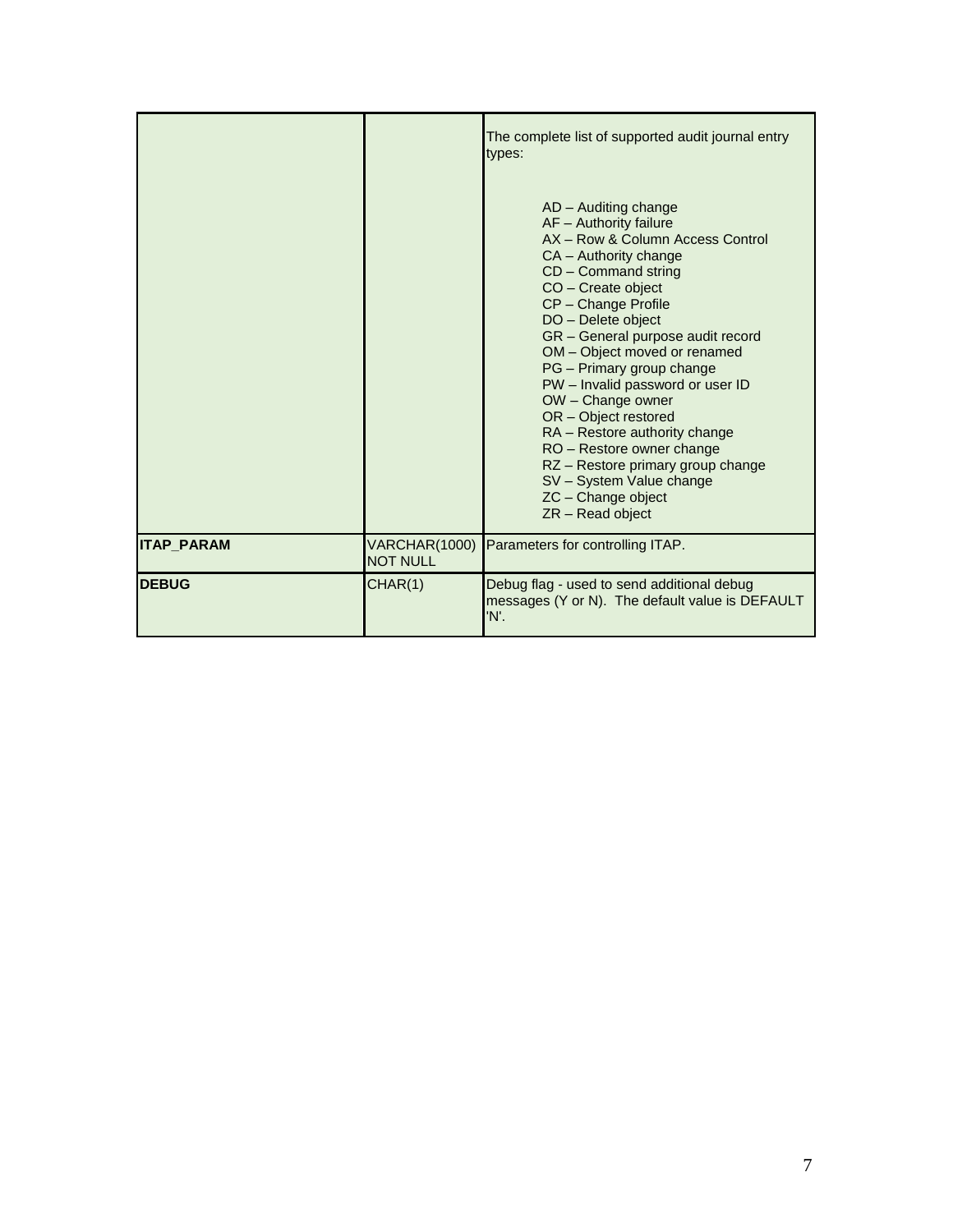| <b>PREVENT SKIPPED ENTRIES</b>                                                                                                                                                                                        | CHAR(1)                                                                                     | Prevent skipped entries flag - used to prevent<br>entries from being skipped when the queue gets full.<br>The default value is 'N'.                                                                                                                                                                                                                                                                    |  |  |
|-----------------------------------------------------------------------------------------------------------------------------------------------------------------------------------------------------------------------|---------------------------------------------------------------------------------------------|--------------------------------------------------------------------------------------------------------------------------------------------------------------------------------------------------------------------------------------------------------------------------------------------------------------------------------------------------------------------------------------------------------|--|--|
| controls.                                                                                                                                                                                                             | The following columns are the filters that support the option EQUAL and NOT EQUAL filtering |                                                                                                                                                                                                                                                                                                                                                                                                        |  |  |
| <b>FILTER_USER</b>                                                                                                                                                                                                    | VARCHAR(160)<br><b>CCSID 1208</b>                                                           | A list of up to 10 user, group or generic names,<br>separated by spaces. To use NOT EQUAL filtering,<br>parenthesis must be placed around each filter pair.<br><b>Examples:</b><br>-- Capture DBATEAM group and all user names<br>that begin with "JOE"<br>'DBATEAM JOE*'<br>-- Capture the DBATEAM group but avoid<br>activity by the user FRANK<br>'(DBATEAM *EQ) (FRANK *NE)'                       |  |  |
| <b>FILTER JOB</b>                                                                                                                                                                                                     | VARCHAR(34)<br><b>CCSID 1208</b>                                                            | A single qualified or generic job name. To use NOT<br>EQUAL filtering, parenthesis must be placed around<br>the job name.<br><b>Examples:</b><br>-- Capture activity for QZDASOINIT jobs<br>"ALL/*ALL/QZDASOINIT'<br>-- Capture activity for all jobs by avoid activity<br>for QSQSRVR jobs'<br>("ALL/*ALL/QSQSRVR *NE)"                                                                               |  |  |
| <b>FILTER_TABLE</b>                                                                                                                                                                                                   | VARCHAR(5240)<br><b>CCSID 1208</b>                                                          | A list of up to ten (10) library and table names,<br>separated by spaces. The library name must be<br>used, long SQL schema names are not supported.<br>The table name can be either the SQL table name<br>or short system (file) name. To use NOT EQUAL<br>filtering, parenthesis must be placed around each<br>filter pair.<br><b>Examples:</b><br>-- Capture activity for all tables within PRODLIB |  |  |
|                                                                                                                                                                                                                       |                                                                                             | and the DAM configuration table<br>'(PRODLIB/*ALL) (QSYS2/SYSAUDIT)'                                                                                                                                                                                                                                                                                                                                   |  |  |
|                                                                                                                                                                                                                       |                                                                                             | -- Capture activity for all tables within PRODLIB<br>but avoid capturing activity for table names<br>starting with ACCT<br>'(PRODLIB/*ALL *EQ) (PRODLIB/ACCT* *NE)                                                                                                                                                                                                                                     |  |  |
| This grouping of filters can be specified to reduce the amount of auditable events collected. The<br>policy name column can optionally be used to uniquely name each filtering rule (row) with a<br>descriptive name. |                                                                                             |                                                                                                                                                                                                                                                                                                                                                                                                        |  |  |
| POLICY_NAME                                                                                                                                                                                                           | VARCHAR(128)<br><b>CCSID 1208</b>                                                           | A new column, containing an optional name the user<br>or the Guardium appliance can use to uniquely<br>identify the filtering rule.                                                                                                                                                                                                                                                                    |  |  |
| FILTER_TCPIP                                                                                                                                                                                                          | VARCHAR(254)<br><b>CCSID 1208</b>                                                           | The specified TCP/IP filter, if any.<br>Only one TCP/IP address can be specified.                                                                                                                                                                                                                                                                                                                      |  |  |
| FILTER_PORT                                                                                                                                                                                                           | <b>INT</b>                                                                                  | The specified port filter, if any.<br>Only one port filter can be specified.                                                                                                                                                                                                                                                                                                                           |  |  |
| FILTER_CLIENT_ACCTING                                                                                                                                                                                                 | VARCHAR(128)                                                                                | The specified client accounting filter, if any.                                                                                                                                                                                                                                                                                                                                                        |  |  |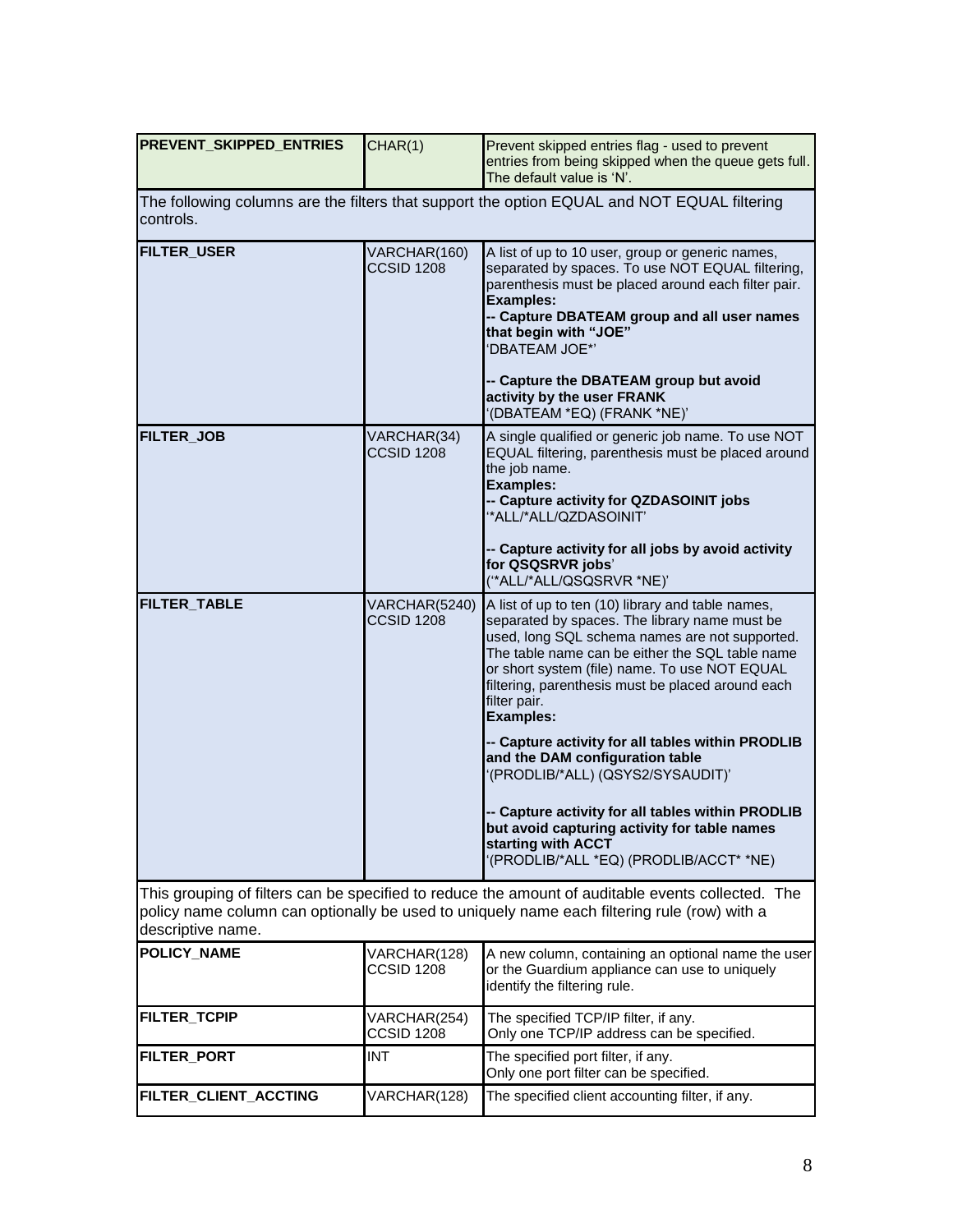|                                                                                                                                                                                                                               | <b>CCSID 1208</b>                 | Only one client accounting filter can be specified.                                                                                                                                                                              |
|-------------------------------------------------------------------------------------------------------------------------------------------------------------------------------------------------------------------------------|-----------------------------------|----------------------------------------------------------------------------------------------------------------------------------------------------------------------------------------------------------------------------------|
| FILTER_CLIENT_APPLNAME                                                                                                                                                                                                        | VARCHAR(128)<br><b>CCSID 1208</b> | The specified client application filter, if any.<br>Only one client application filter can be specified.                                                                                                                         |
| FILTER CLIENT PROGRAMID                                                                                                                                                                                                       | VARCHAR(128)<br><b>CCSID 1208</b> | The specified client program filter, if any.<br>Only one client program filter can be specified.                                                                                                                                 |
| FILTER CLIENT USERID                                                                                                                                                                                                          | VARCHAR(128)<br><b>CCSID 1208</b> | The specified client user filter, if any.<br>Only one client user filter can be specified.                                                                                                                                       |
| FILTER_CLIENT_WRKSTNNAME                                                                                                                                                                                                      | VARCHAR(128)<br><b>CCSID 1208</b> | The specified client workstation filter, if any.<br>Only one client workstation filter can be specified.                                                                                                                         |
| FILTER SYSTEM SQL                                                                                                                                                                                                             | CHAR(1)                           | The specified system SQL statement filter.<br>Specifies whether system SQL statements should<br>be audited (Y or N). The default is Y.                                                                                           |
| The remaining columns contain values supplied by the Audit Server when started. The values<br>only appear in the row which contains the non-null value for SERVERNAME. These columns will<br>contain NULL for all other rows. |                                   |                                                                                                                                                                                                                                  |
| <b>START JOB</b>                                                                                                                                                                                                              | <b>CHAR(26)</b>                   | The job name of the most recently started Audit<br>server.                                                                                                                                                                       |
| <b>START_TIME</b>                                                                                                                                                                                                             | <b>TIMESTAMP</b>                  | The timestamp when the most recently started Audit<br>server was started.                                                                                                                                                        |
| <b>MONITOR ID</b>                                                                                                                                                                                                             | <b>CHAR(10)</b>                   | The Database Monitor identifier associated with this<br>filtering rule instance.                                                                                                                                                 |
| <b>START_USER</b>                                                                                                                                                                                                             | <b>CHAR(10)</b>                   | The user that last started the Audit server. This<br>column can be updated to change the user profile<br>responsible for execution of the audit server. The<br>changed value will be used when the Audit server is<br>restarted. |

#### **Filtering details:**

- For each auditing event, the policies are examined in order until a match is found or the filtering rule list is exhausted. Therefore, to achieve the best performance, the policies should be ordered from least filtered  $\rightarrow$  greatest filtered. In other words, the first row in the table should correspond to the filter that will capture the greatest amount of activity.
- Within a filtering rule (i.e. each row in QSYS2/SYSAUDIT), the different filtering columns are logically ANDed. For example, if a filtering rule is defined where FILTER\_JOB contains '\*ALL/\*ALL/QZDASOINIT' and FILTER USER contains 'MJA', the filtering rule will only send entries to the collector for user MJA activity within QZDASOINIT jobs.
- Within a filter column of a filtering rule, the elements without a NOT EQUAL are logically ORed. For example, if FILTER\_USER contains 'MJA SCOTTF', the filtering rule will only send entries to the collector for user MJA **or** SCOTTF.
- Within a filter column of a filtering rule, the elements with a NOT EQUAL are logically ANDed with the other elements. For example, if FILTER\_USER contains **'(B\*) (BURRICHTER \*NE) (SCOTTF)'**, the filtering rule will only send entries to the collector for user SCOTTF and users whose name starts with a B, but not when the user is BURRICHTER.
- Within a filter column of a filtering rule, the "name" elements will be folded to uppercase IF the names are not delimited names.
- Wild cards (\*) are only supported at the end of a string.
- \*ALL is a special value that can be used for certain elements.
- For each list that does not contain an optional \*NE (NOT EQUAL), elements may be separated with one or more blanks and may be enclosed in parenthesis.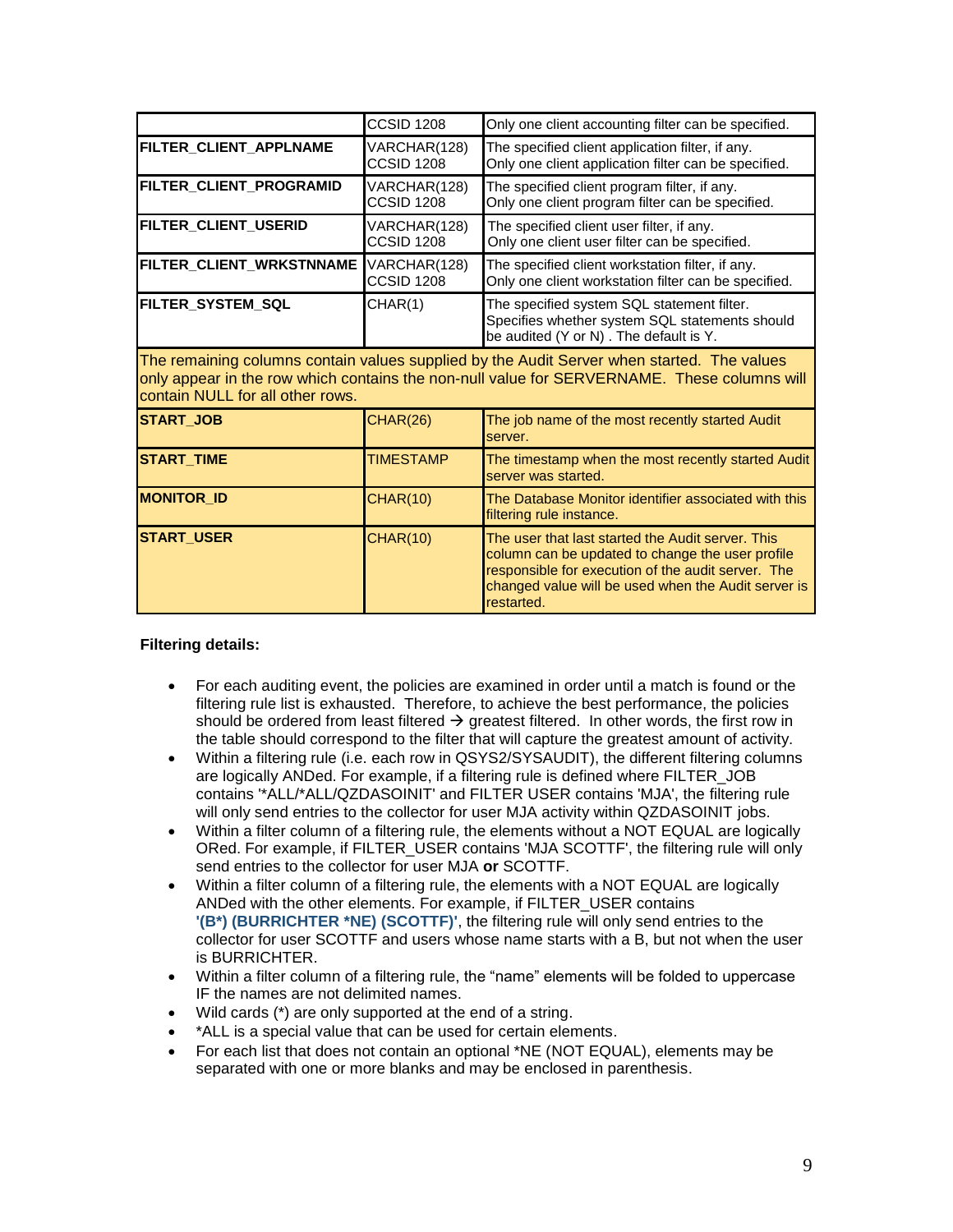For each list that does contain an optional \*NE (NOT EQUAL), elements may be separated with one or more blanks but MUST be enclosed in parenthesis if there is more than a single element in the list.

# <span id="page-9-0"></span>**Protecting the Audit Server Configuration File**

**Note**: The following information is provided to be illustrative of some of the considerations and configuration choices. Every client is encouraged to employ a security expert or to contract with a security expert consultant prior to deploy or changing the security configuration.

The QSYS2/SYSAUDIT \*FILE indicates which database activity (users, jobs, tables, SQL queries, etc...) are monitored by the audit server. Therefore, the SYSAUDIT table is a critical security resource and needs to be both protected and audited.

**To protect the QSYS2/SYSAUDIT you need to regularly review the following security settings:**

- **Ownership** By default, the SYSAUDIT table will be owned by whichever user installed the Audit Server PASE program. The owner is permitted to query, change, alter or remove the SYSAUDIT \*FILE.
- **Private Authority** By default, the owner of the file is granted \*ALL authority to SYSAUDIT.
- **Public Authority** By default, any user (i.e. the public) can query SYSAUDIT and discover the filtering strategy.

### **To review the security authorization of the QSYS2/SYSAUDIT \*FILE:**

DSPOBJAUT OBJ(QSYS2/SYSAUDIT) OBJTYPE(\*FILE) AUTTYPE(\*OBJECT)

As we see in the image, the user SCOTTF is both the owner and also has private authorities. Also, by default, any user is allowed to query the contents of QSYS2/SYSAUDIT.

| $\mathbb{E}$ Session D - [24 x 80]                                                                           |                                                                             |                                                                                           | ⊫                                                 |
|--------------------------------------------------------------------------------------------------------------|-----------------------------------------------------------------------------|-------------------------------------------------------------------------------------------|---------------------------------------------------|
| Comm vication<br>Edit<br>View                                                                                | Actions<br>Window<br>Help                                                   |                                                                                           |                                                   |
| 毛亀<br>圖<br>画<br>橿<br>■<br>視聴                                                                                 | $\frac{1}{\log  \omega }$ $\frac{1}{\sqrt{2}}$<br>$ \omega_0 $ $ \omega_0 $ |                                                                                           |                                                   |
| LP24UT27.rch.stglabs.ibm.<br>Host:                                                                           | Port: 23                                                                    | Workstation ID:                                                                           | <b>Discor</b>                                     |
|                                                                                                              |                                                                             | Display Object Authority                                                                  |                                                   |
| Object<br>the company of the company of the company of<br>Library :<br>Object type<br><b>Service Control</b> | <b>SYSAUDIT</b><br>QSYS2<br><b>*FILE</b>                                    | Owner<br><u>ISING ANGLES ING PAGE 19</u><br>ASP device<br>the contract of the contract of | <b>SCOTTF</b><br><b>WINDOWS</b><br><b>*SYSBAS</b> |
| Object secured by authorization list                                                                         |                                                                             | the company of the company of the company of                                              | <b>*NONE</b>                                      |
| User<br>Group<br><b>*PUBLIC</b><br><b>SCOTTF</b>                                                             | Object<br>Authority<br><b>USER DEF</b><br><b>*ALL</b>                       |                                                                                           |                                                   |
|                                                                                                              |                                                                             |                                                                                           |                                                   |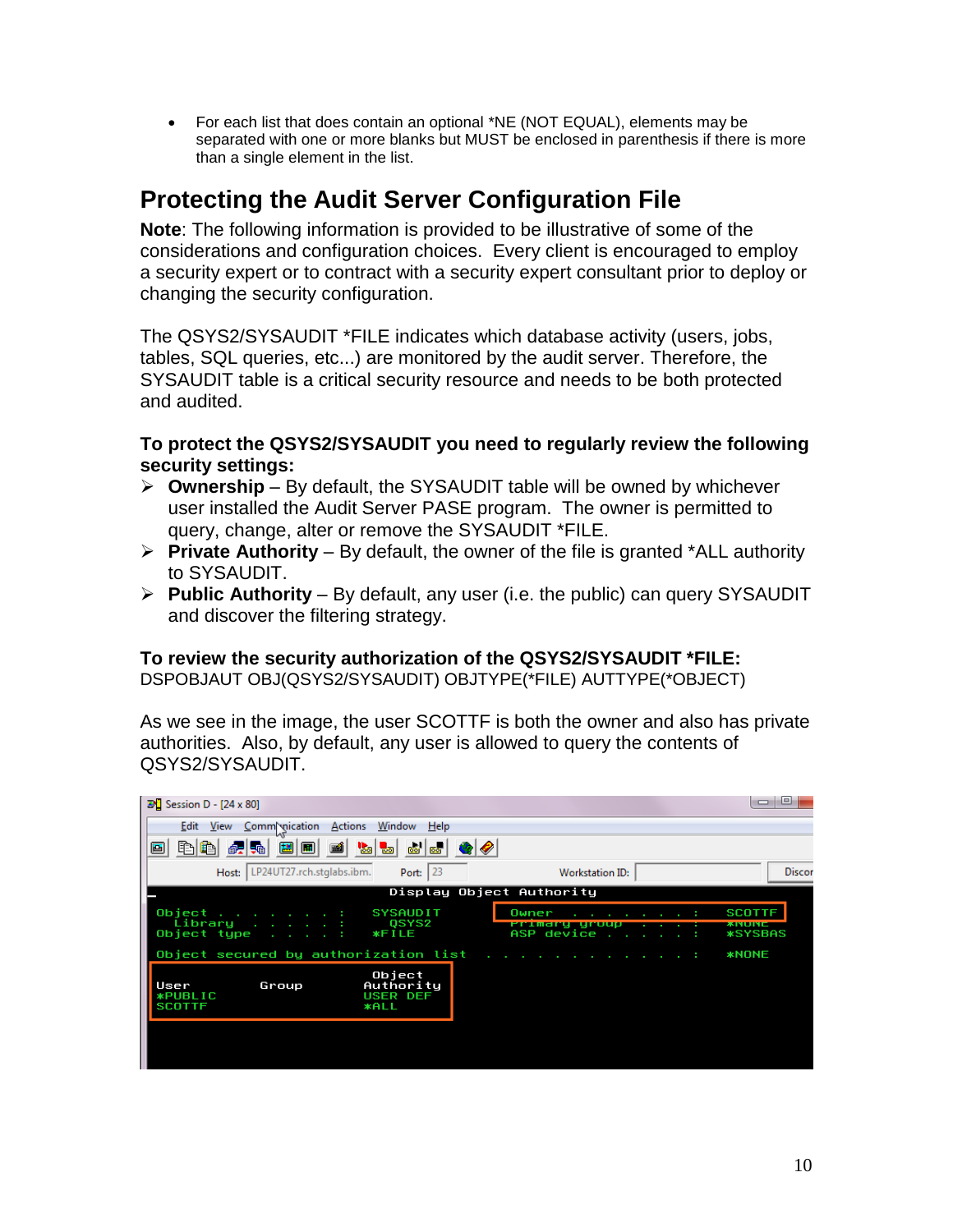#### **To completely lock down and limit access to the SYSAUDIT, we can use the following commands:**

- CHGOBJOWN OBJ(QSYS2/SYSAUDIT) OBJTYPE(\*FILE) NEWOWN(GDUSER)
- GRTOBJAUT OBJ(QSYS2/SYSAUDIT) OBJTYPE(\*FILE) USER(GDUSER) AUT(\*ALL)
- RVKOBJAUT OBJ(QSYS2/SYSAUDIT) OBJTYPE(\*FILE) USER(\*PUBLIC) AUT(\*ALL)

File Edit View Communication Actions Window Help Host: LP24UT27.rch.stglabs.ibm. Port:  $\sqrt{23}$ Workstation ID: Disconnec Display Object Authority Object . .<br>Library<br>Object type **SYSAUDIT Owner GDUSER** QSYS2<br>FILE ASP device **\*SYSBAS** Object secured by authorization list **\*NONE** Object<br>Authority Group User **\*PUBLIC**<br>GDUSER **ECLUDE \*EXC**<br>\*ALL

After these commands are executed, the file looks much different:

Even though the SYSAUDIT table now is protected from many potential security related exposures, we still need to take additional steps to audit changes to the file. Why? Any user with \*ALLOBJ user special authority can change the contents of this file. By enabling SYSAUDIT to generate audit records, we will be able to see any changes appear on the Guardium activity report.

#### **To configure object auditing:**

CHGOBJAUD OBJ(QSYS2/SYSAUDIT) OBJTYPE(\*FILE) OBJAUD(\*ALL)

Of course, auditing relies upon several other things being set up correctly. For this reason, it is again recommended that you engage a security expert, construct a Guardium activity report for QSYS2/SYSAUDIT, and conduct tests to confirm that this file is properly protected, audited and monitored.

## <span id="page-10-0"></span>**Multiple Filtering Rule – example 1**

The following example demonstrates how to configure the audit server to have a multiple filtering rule deployment. In this example, there are two (2) filtering rules:

- 1. The first row establishes the audit server base configuration, indicates which journal entries are eligible to be captured and uses the FILTER\_USER support to track all users within the DBATEAM group profile.
- 2. The second row simply tracks all activity on the QSYS2/SYSAUDIT configuration file, which is a best practice.

create table qgpl.saved\_sysaudit as (select \* from qsys2.sysaudit) with data;

delete from qsys2.sysaudit;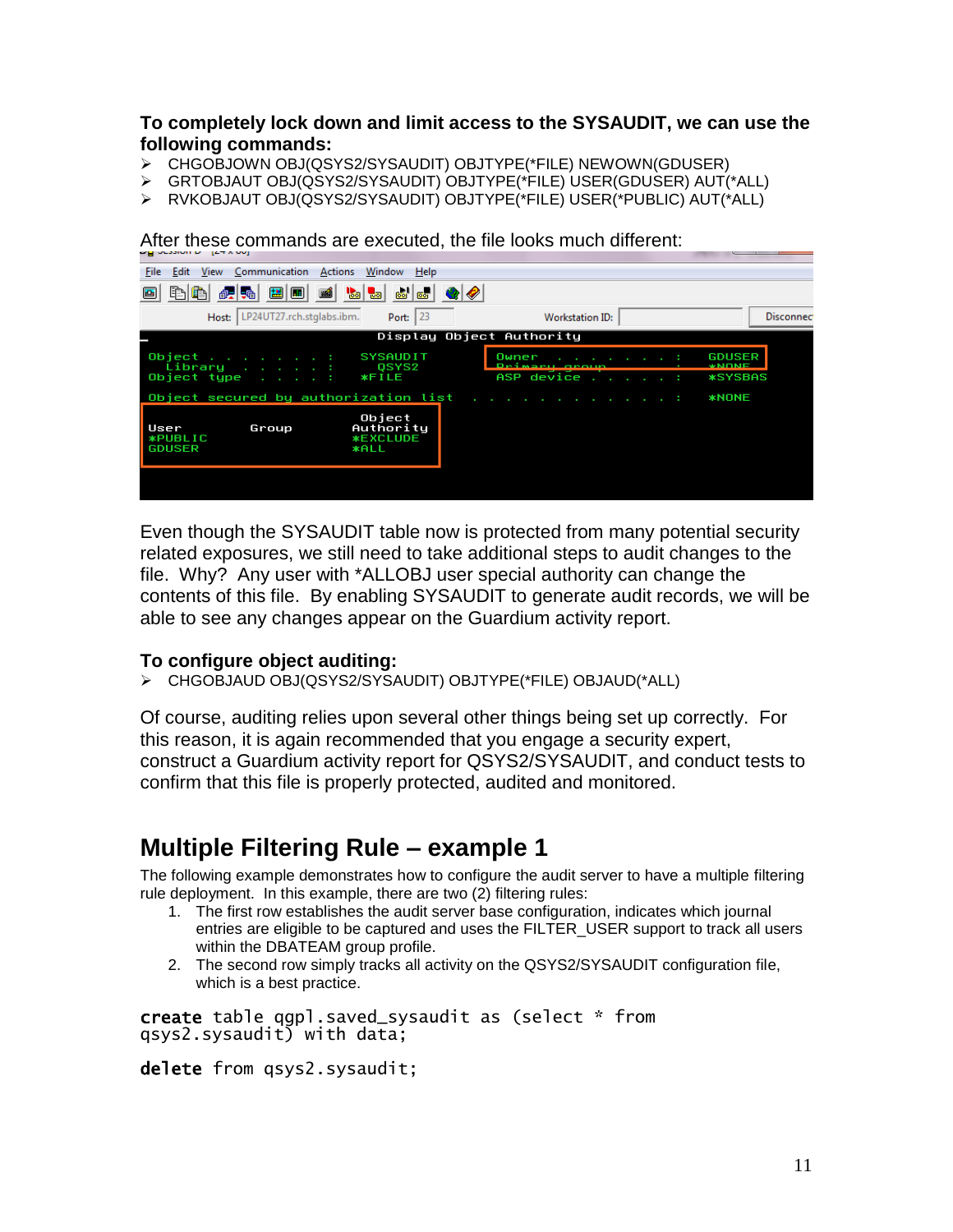insert into qsys2.sysaudit (FILTER\_AUDIT\_ENTRY\_TYPES, FILTER\_TABLE, FILTER\_JOB, FILTER\_USER, SERVERNAME, START\_USER, POLICY\_NAME) values('AD AF AX CA CP GR OW PG PW RA RZ SV ZR ZC OM OW OR', NULL, NULL, 'DBATEAM', '9.5.12.126', 'GDUSER', 'Security tracking and DBA team tracking');

```
insert into qsys2.sysaudit (FILTER_TABLE, POLICY_NAME)
values('(QSYS2/SYSAUDIT *EQ)
'Guardium configuration table tracking');
```
### <span id="page-11-0"></span>**Multiple Filtering Rule – example 2**

The following example demonstrates how to configure the audit server to capture all SQL activity over a set of database files. The SQL activity of some user profiles is filtered (i.e. not captured). In this example, there are three (3) filtering rules:

- 1. The first row establishes the audit server base configuration, indicates which journal entries are eligible to be captured and uses the FILTER\_USER support to track all users within the DBATEAM group profile.
- 2. The second row simply tracks all activity on the QSYS2/SYSAUDIT configuration file, which is a best practice.

create table qgpl.saved\_sysaudit as (select \* from qsys2.sysaudit) with data;

```
delete from qsys2.sysaudit;
```
insert into qsys2.sysaudit (SERVERNAME, FILTER\_AUDIT\_ENTRY\_TYPES, FILTER\_USER, FILTER\_TABLE, FILTER\_SYSTEM\_SQL, FILTER\_RDB, START\_USER, POLICY\_NAME) values('guardroc.rch.stglabs.ibm.com', 'AX', '(MIMIX\* \*NE) (QBRMS \*NE) (QSYS \*NE) (RBTNETPT \*NE) (RBTUSER \*NE) (RBTWEB \*NE) (MWIPROD \*NE) (PLCM2ADM \*NE)', '(PRODLIB1/FILE1) (PRODLIB1/TABLE2) (PRODLIB1/TABLE3) (PRODLIB1/TABLE4) (PRODLIB1/TABLE5) (PRODLIB1/TABLE6) (PRODLIB1/TABLE7) (PRODLIB1/TABLE8) (PRODLIB1/TABLE9) (PRODLIB1/TABLE10)', 'N', 'LP02UT28 IASPONE', 'GDUSER', 'Rule One'); insert into qsys2.sysaudit (FILTER\_USER, FILTER\_TABLE, POLICY\_NAME) values( '(MIMIX\* \*NE) (QBRMS \*NE) (QSYS \*NE) (RBTNETPT \*NE) (RBTUSER \*NE) (RBTWEB \*NE) (MWIPROD \*NE) (PLCM2ADM \*NE)', '(PRODLIB1/FILE11) (PRODLIB1/TABLE12) (PRODLIB1/TABLE13) (PRODLIB1/TABLE14) (PRODLIB1/TABLE15) (PRODLIB1/TABLE16) (PRODLIB1/TABLE17) (PRODLIB1/TABLE18) (PRODLIB1/TABLE19) (PRODLIB1/TABLE20)', 'Rule Two'); insert into qsys2.sysaudit (FILTER\_USER, FILTER\_TABLE, POLICY\_NAME)  $value\overline{6}$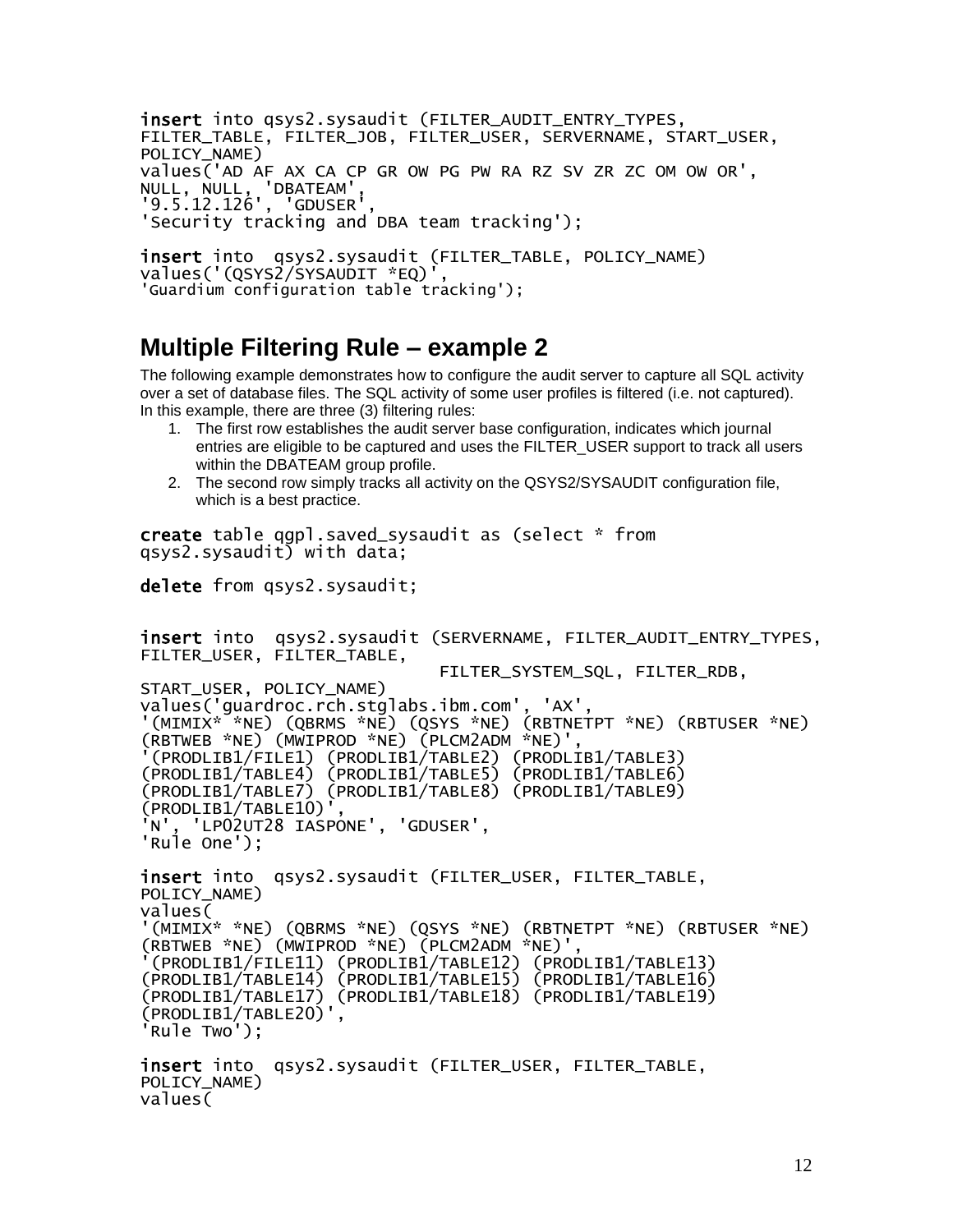```
'(MIMIX* *NE) (QBRMS *NE) (QSYS *NE) (RBTNETPT *NE) (RBTUSER *NE) 
(RBTWEB *NE) (MWIPROD *NE) (PLCM2ADM *NE)',
 '(PRODLIB1/FILE21) (PRODLIB1/TABLE22) (PRODLIB1/TABLE23) 
(PRODLIB1/TABLE24) (PRODLIB1/TABLE25) (PRODLIB1/TABLE26) 
(PRODLIB1/TABLE27) (PRODLIB1/TABLE28) (PRODLIB1/TABLE29) 
(PRODLIB1/TABLE30)',
Rule Three');
-- Restart the audit server
call sysproc.sysaudit_start_batch('');
-- Review the audit server status
call sysproc.sysaudit_status();
select<sup>*</sup> from qtemp.sysaudsts
```
### <span id="page-12-0"></span>**Debugging filter rule user errors**

order by STATUS\_TIME DESC;

When the configuration file (QSYS2/SYSAUDIT) contains incorrect values or syntax, a failure will occur when an attempt is made to start/restart the audit server. To self-diagnose and correct these failures, you will need to find and study the failure joblog.

If your audit server job description is configured to discard joblogs, change the job description to use \*SECLVL. This change will take hold the upon the next restart of the Audit server.

#### **CHGJOBD JOBD(QGPL/GDAUDIT) LOG(4 0 \*SECLVL)**

Once the failed joblogs are being retained, use the following command to find the joblogs.

#### **WRKSPLF GDUSER**

Informative message will appear in the joblog, guiding you to discover which filtering rule or filter criteria is invalidly specified.

### <span id="page-12-1"></span>**Audit Server Status**

The status procedure is unchanged. The status and statistics relate to all active DAM policies.

#### **call sysproc/sysaudit\_status() select \* from qtemp/sysaudsts**

The status file has many columns, so it might be beneficial to only query those column names that are of interest.

#### General status detail:

**STATUS TIME** TIMESTAMP – Time that the sysproc/sysaudit status() procedure was called to output this row.

**SERVER STARTED** CHAR(4) - YES or NO

**START\_TIME** TIMESTAMP – When the server was started (or restarted after a system IPL)

**SERVER** JOB CHAR(26) – The jobname of the audit server job. Note that the format of this column does not match the formatting needed when you work with IBM i commands.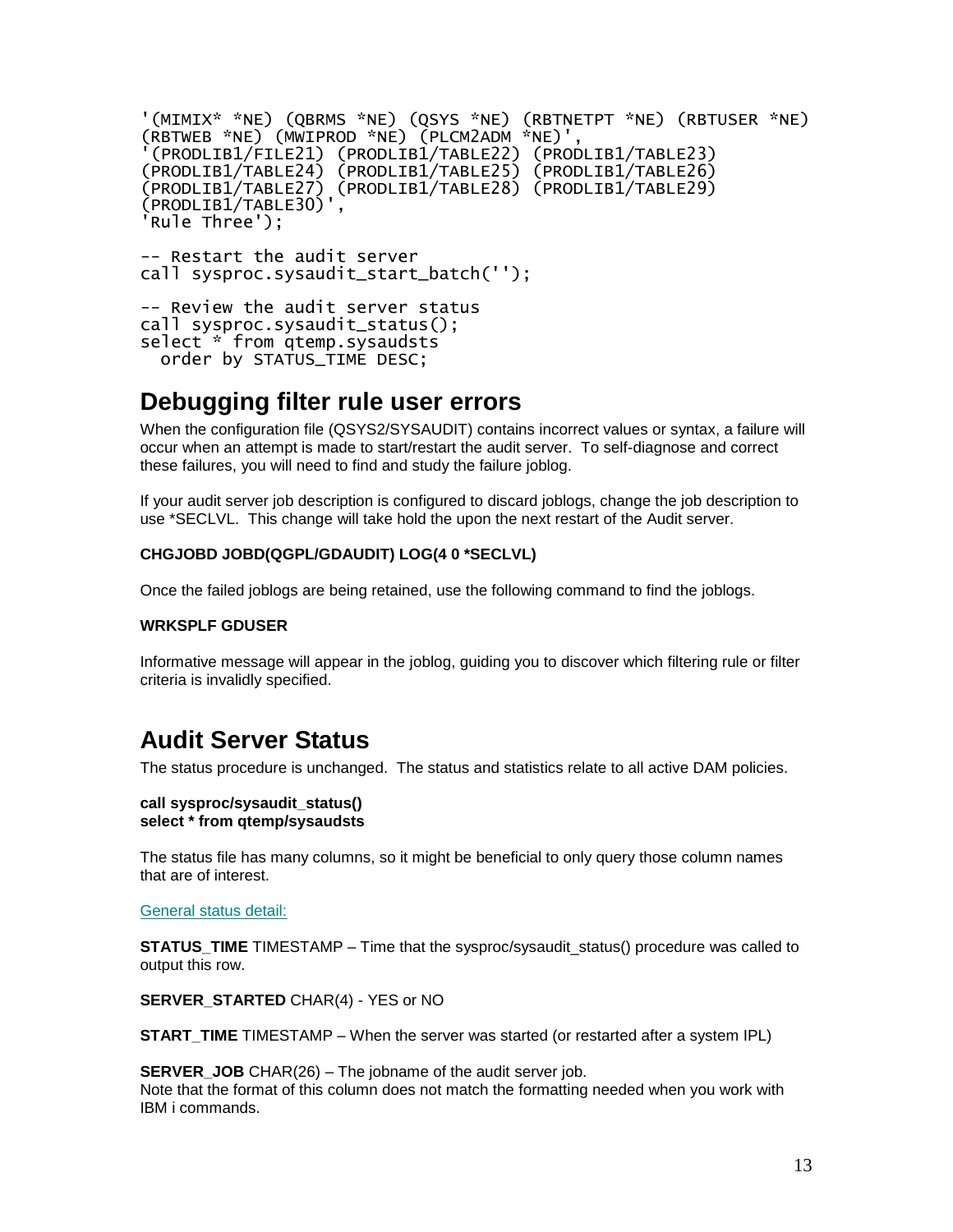For example: QDFTJOBD RUIYU 410890 Refers to the qualified jobname: 410890/RUIYU/QDFTJOBD

#### SQL Monitor detail:

This detail does not include the SQL statements that were filtered at the source through the use of one or more database monitor (STRDBMON) filters.

**NUMBER\_JOBS\_AUDITED\_USING\_SQL** BIGINT – The count of the number of different jobs that have sent at least one instance of audit detail to the PASE program.

**NUMBER\_PROCESSED\_SQL\_STATEMENTS** BIGINT - The count of the number of SQL statements that have been received by the Instead of Trigger program. (QSQGDIOT)

**NUMBER\_ENQUEUED\_SQL\_STATEMENTS** BIGINT - The count of the number of SQL statements that have been sent to the PASE program by the Instead of Trigger program. (QSQGDIOT)

**NUMBER\_SKIPPED\_SQL\_STATEMENTS** BIGINT – Indicates the number of SQL statements that could have been sent to the PASE program, but have not been sent. Under normal conditions this value will be zero. When PREVENT\_SKIPPED\_ENTRIES is set to 'N', each job will attempt to an SQL statement on the queue up to three times then will give up (typically because queue is full).

**NUMBER\_PROCESSED\_VARIABLE\_SETS** BIGINT – The total number of 3010 variable sets received by the Instead of Trigger program. (QSQGDIOT) The variable sets are the data needed to populate the "Bind Variables Values" column on the Guardium client.

**NUMBER\_SKIPPED\_VARIABLE\_SETS** BIGINT - The total number of variable sets received, but could not be handed off to the Audit Server. Under normal conditions this value will be zero. When PREVENT SKIPPED ENTRIES is set to 'N', we keep a buffer of up to 300 variable sets before we begin to skip variable sets.

#### QAUDJRN (security journal) detail:

This information does not include the audit entry filtering based upon the configured audit entry types.

**NUMBER\_PROCESSED\_QAUDJRN\_ENTRIES** BIGINT – Number of individual audit entries received from the QAUDJRN audit journal.

**NUMBER\_ENQUEUED\_QAUDJRN\_ENTRIES** BIGINT – Number of audit entries sent to the PASE program. Does not include any audit entries received (processed), but deemed not necessary to send to the Guardium collector

**NUMBER\_SKIPPED\_QAUDJRN\_ENTRIES** BIGINT – Number of audit entries which could not be sent to the Audit Server (PASE program). Under normal conditions this value will be zero. Does not include any audit entries received (processed), but deemed not necessary to send to the Guardium collector. When PREVENT\_SKIPPED\_ENTRIES is set to 'N', audit entries can be discarded if the Audit Server is unable to receive the detail.

#### QUEUE detail:

The queue referred to here is the message queue being used to communicate the auditable entries between the server and the PASE program that sends the detail to the Guardium Collector.

**QUEUE\_DAMAGED** CHAR(3) – YES or NO. If YES, level 3 should be contacted.